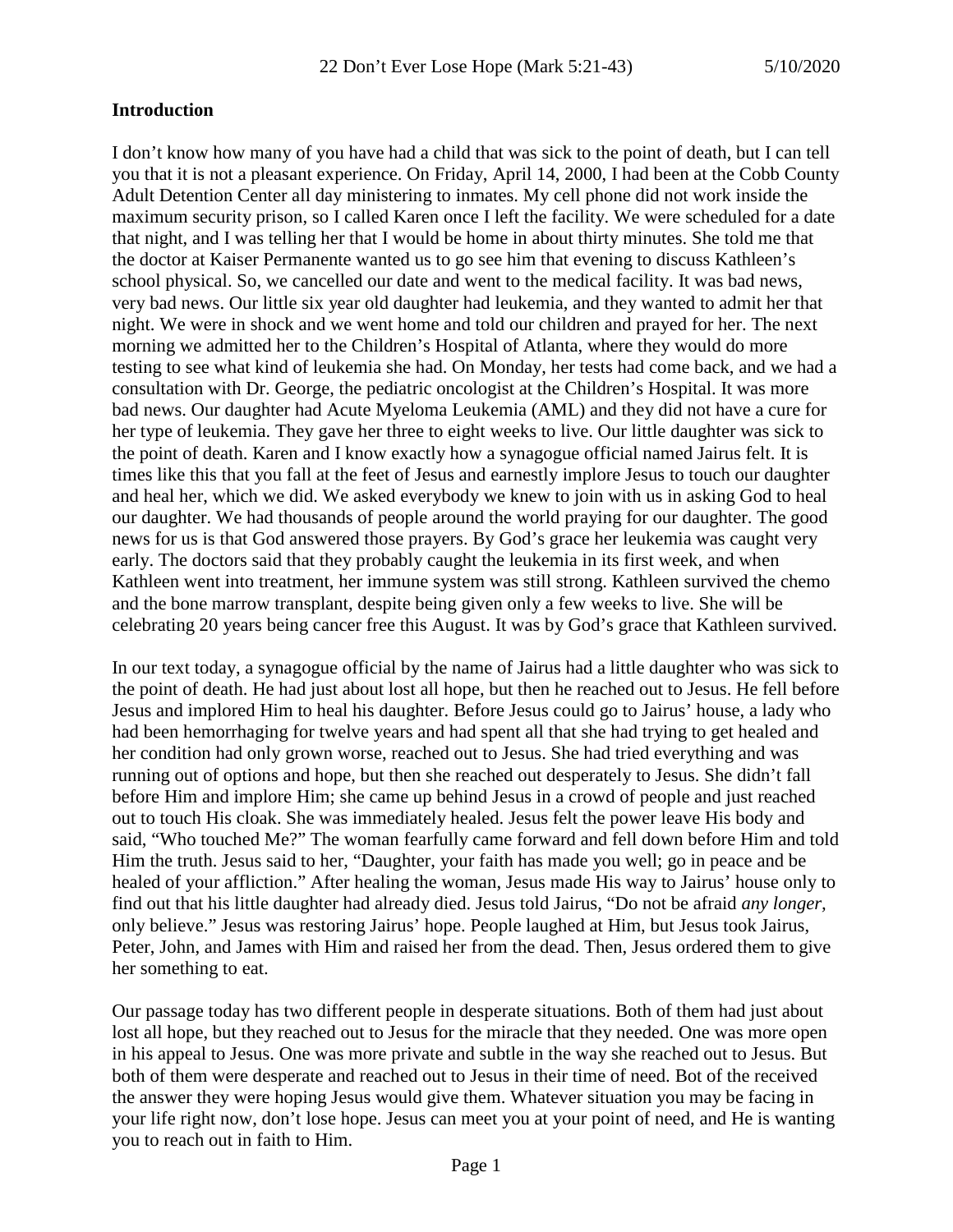## **Don't Ever Lose Hope (Mark 5:21-43)**

- 1. Jesus Heals The Hemorrhaging Woman (Mark 5:24-34)
- 2. Jesus Raises Jairus' Daughter (Mark 5:21-23, 35-43)

(Mark 5:21-43) "When Jesus had crossed over again in the boat to the other side, a large crowd gathered around Him; and so He stayed by the seashore. {22} One of the synagogue officials named Jairus came up, and on seeing Him, fell at His feet {23} and implored Him earnestly, saying, "My little daughter is at the point of death; *please* come and lay Your hands on her, so that she will get well and live." {24} And He went off with him; and a large crowd was following Him and pressing in on Him. {25} A woman who had had a hemorrhage for twelve years, {26} and had endured much at the hands of many physicians, and had spent all that she had and was not helped at all, but rather had grown worse—  $\{27\}$  after hearing about Jesus, she came up in the crowd behind *Him* and touched His cloak. {28} For she thought, "If I just touch His garments, I will get well." {29} Immediately the flow of her blood was dried up; and she felt in her body that she was healed of her affliction. {30} Immediately Jesus, perceiving in Himself that the power *proceeding* from Him had gone forth, turned around in the crowd and said, "Who touched My garments?" {31} And His disciples said to Him, "You see the crowd pressing in on You, and You say, 'Who touched Me?'" {32} And He looked around to see the woman who had done this. {33} But the woman fearing and trembling, aware of what had happened to her, came and fell down before Him and told Him the whole truth. {34} And He said to her, "Daughter, your faith has made you well; go in peace and be healed of your affliction." {35} While He was still speaking, they came from the *house of* the synagogue official, saying, "Your daughter has died; why trouble the Teacher anymore?" {36} But Jesus, overhearing what was being spoken, said to the synagogue official, "Do not be afraid *any longer,* only believe." {37} And He allowed no one to accompany Him, except Peter and James and John the brother of James. {38} They came to the house of the synagogue official; and He saw a commotion, and *people* loudly weeping and wailing. {39} And entering in, He said to them, "Why make a commotion and weep? The child has not died, but is asleep." {40} They *began* laughing at Him. But putting them all out, He took along the child's father and mother and His own companions, and entered *the room* where the child was. {41} Taking the child by the hand, He said to her, "Talitha kum!" (which translated means, "Little girl, I say to you, get up!"). {42} Immediately the girl got up and *began* to walk, for she was twelve years old. And immediately they were completely astounded. {43} And He gave them strict orders that no one should know about this, and He said that *something* should be given her to eat."

# **1. Jesus Heals The Hemorrhaging Woman** (Mark 5:24-34)

Our passage begins today with Jesus returning from the other side of the Sea of Galilee where He had cast out the demons from the two men. The local people asked Jesus to leave and so Jesus has not crossed back over. Matthew's account shows that He came to His own city, which is Capernaum. Our text in Mark said that a large crowd gathered around Him so He stayed by the seashore. We also see in Matthew's account why a large crowd had gathered around Him. They had brought Jesus a paralytic and He had healed him. That is not an ordinary thing to see a paralytic miraculously healed, and people wanted to see this and a large crowd gathered around Jesus.

(Mark 5:21) "When Jesus had crossed over again in the boat to the other side, a large crowd gathered around Him; and so He stayed by the seashore."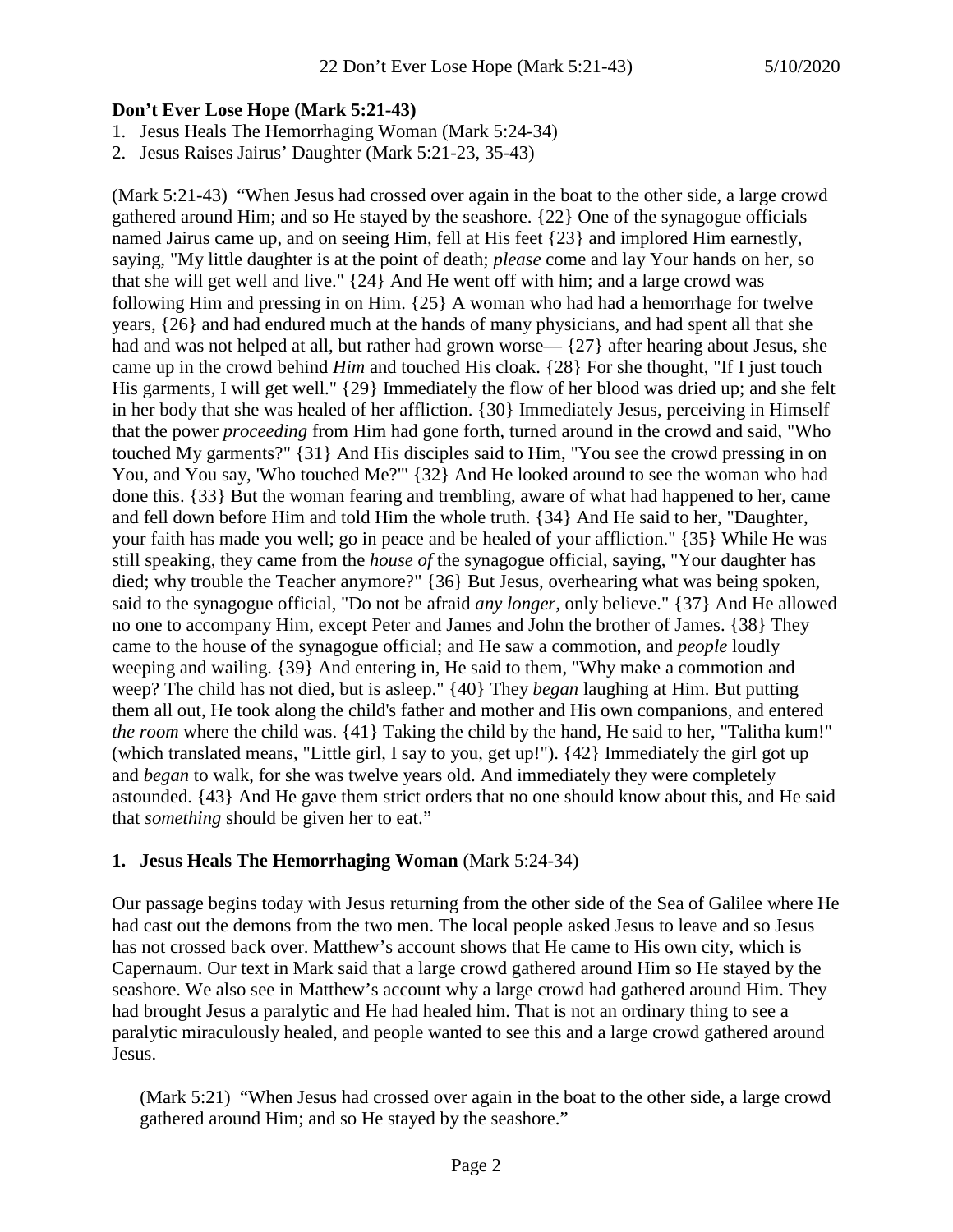(Matt 9:1-2) "Getting into a boat, Jesus crossed over *the sea* and came to His own city. {2} And they brought to Him a paralytic lying on a bed. Seeing their faith, Jesus said to the paralytic, 'Take courage, son; your sins are forgiven.'"

Another thing happened at the seashore. He met Matthew (Levi), the tax collector. Matthew was in his booth near the shore and Jesus said to Him, "Follow Me," and Matthew took Jesus to his house, which was apparently right by the shore. While at Matthew's house, this synagogue official came and bowed down before Him, and said, "My daughter has just died; but come and lay Your hand on her, and she will live." Our account in Mark says that she was at the point of death, so Matthew's statement really indicates that he had all but given up on her chance of living. She was good as dead.

(Matt 9:18) "While He was saying these things to them, a *synagogue* official came and bowed down before Him, and said, "My daughter has just died; but come and lay Your hand on her, and she will live."

So, Jesus got up and left Matthew's house and went off with Jairus to heal his daughter. Mark records that a large crowd was following Him and pressing in on Him. That gives you the context and setting for our events today.

(Mark 5:24) "And He went off with him; and a large crowd was following Him and pressing in on Him."

While Jesus was on His way to Jairus' house, a woman who had a hemorrhage for twelve years came up in the crowd behind Jesus and touched His cloak. Mark tells us that she had been in this condition for twelve years. During that twelve years, she had gone to a lot of different physicians, and had spent all the money that she had. Medical costs in those days were not nearly what they are today, but it is easy to spend all that you have on physicians. A visit to the ER can easily cost you several thousand dollars. I once had a thirty minute day-surgery and the bills kept coming in for months. Even though I had insurance, my part came out to be over \$10,000. It is easy to spend all that you have on physicians. She spent all that she had and her condition did not improve. In fact, it had grown worse.

(Mark 5:25-27) "A woman who had had a hemorrhage for twelve years, {26} and had endured much at the hands of many physicians, and had spent all that she had and was not helped at all, but rather had grown worse—  $\{27\}$  after hearing about Jesus, she came up in the crowd behind *Him* and touched His cloak."

I want to take just a minute to dive a little deeper in this woman's plight. In Leviticus 15 we are told that any woman who has a discharge of blood is unclean. Whoever touches her becomes unclean. Everything she touches or sits on becomes unclean. Anyone who touches anything she has touched or sat on became unclean. This woman had no way of earning income. This woman had no way of hugging, touching, or being around others. Her condition caused her to be a social outcast. She had to practice social distancing long before the coronavirus. There is a reason that she came up from behind Jesus. She did not want to broadcast her condition to everyone in the crowd. Technically, she was not supposed to brush up against these people in the crowd in her effort to reach Jesus. But, she was desperate to touch Jesus. She had lost hope, but now she had a new hope.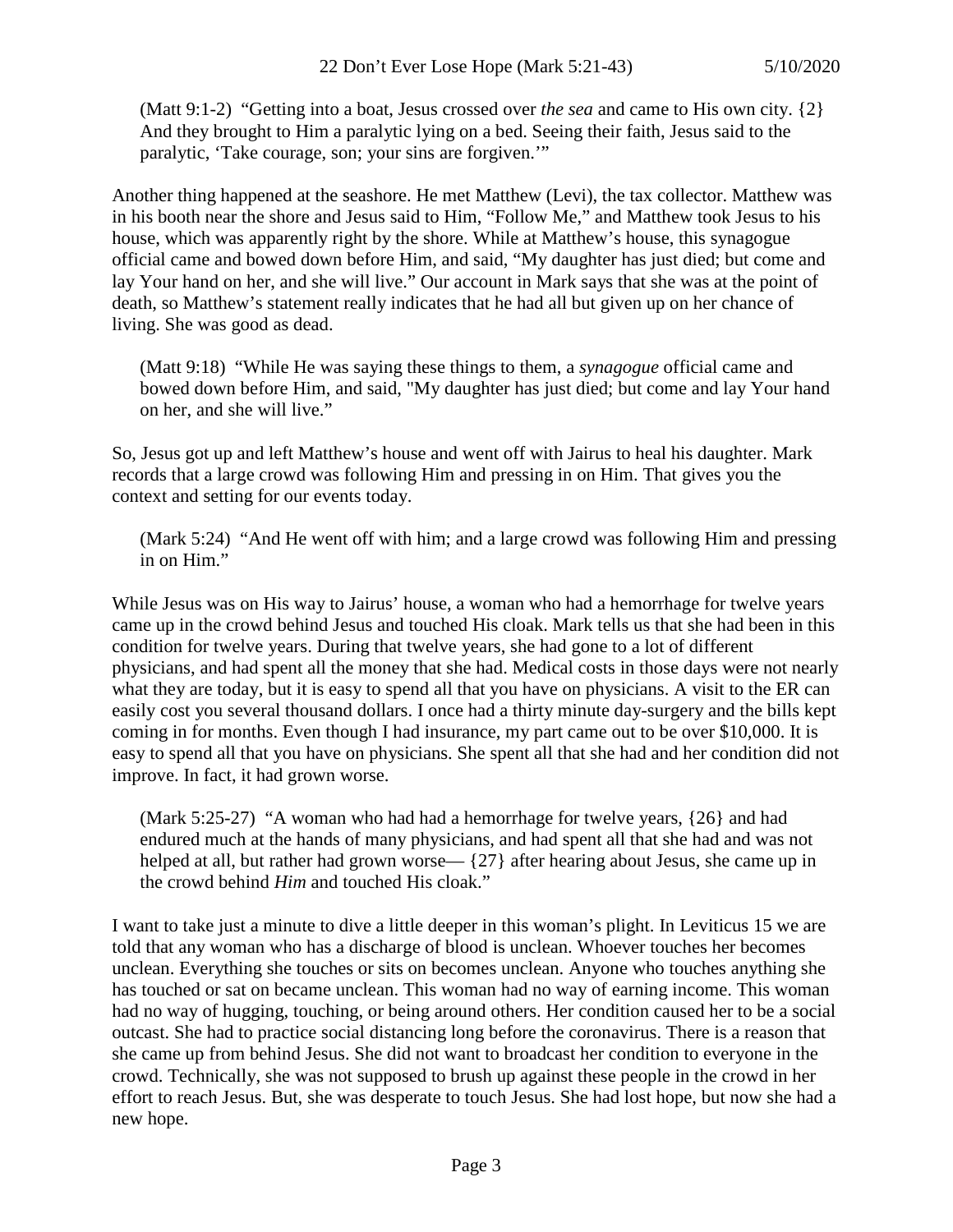(Lev 15:19-23) "'When a woman has a discharge, *if* her discharge in her body is blood, she shall continue in her menstrual impurity for seven days; and whoever touches her shall be unclean until evening. {20} Everything also on which she lies during her menstrual impurity shall be unclean, and everything on which she sits shall be unclean. {21} Anyone who touches her bed shall wash his clothes and bathe in water and be unclean until evening. {22} Whoever touches any thing on which she sits shall wash his clothes and bathe in water and be unclean until evening. {23} Whether it be on the bed or on the thing on which she is sitting, when he touches it, he shall be unclean until evening."

In a church that I pastored in Acworth, Georgia, we developed a relationship with a black congregation named Zion Hills Baptist Church. It was started before the Civil War. We did some outreaches and other things together. I preached over there a couple of times. One Sunday, they sent their praise and worship team to minister to our congregation. They did not use contemporary songs. They did not use traditional hymns. Their music was played mostly on the black notes of the keyboard. It was lively and our congregation celebrated Jesus with them in their style of music. The Holy Spirit was definitely moving in the service. We had a woman in our church that had been hemorrhaging for seven months, although I did not know it at the time. She had never asked for prayer. She cried out privately to the Lord and God healed her in the midst of our praise and worship. Just like this woman in our text, she gave a testimony afterwards that God had healed her. There are some things that are private and people do not want to go public with their prayer requests.

Why this new hope? This woman had heard about Jesus and it gave her hope of finally being healed. She was not going to let anything deter her from touching Jesus. She was convinced that Jesus could heal her. The Greek word for faith is pistis (Strong's G4102). The root word is peitho (G3982), which means to be convinced of, and to have confidence. Hebrews 11:1 defines faith for us. It says, "Now faith is the assurance of things hoped for, the conviction of things not seen." This woman heard of Jesus and was convinced that He could help her. Remember, Jesus has just healed a paralytic and the news went out all over Capernaum very quickly. If Jesus can heal a paralytic, He could certainly heal her.

Mark records her thoughts, "If I just touch His garments, I will get well." What a statement of faith. She was going to touch His garments, which was forbidden for someone in her condition, and be made well and go silently on her way.

(Mark 5:28) "For she thought, "If I just touch His garments, I will get well."

When this woman touched Jesus' robe, her blood dried up and she felt in her body that she was healed of her affliction. This was not healed in her mind, but she felt something physically change, and she knew that she had been healed. She was not the only one that felt something. Jesus perceived in Himself that power had gone out of Him, and He turned around in the crowd and said, "Who touched My garments?" I think Jesus asked that question for the benefit of the crowd. I believe He already knew about the lady, her condition, and everything about her.

(Mark 5:29-30) "Immediately the flow of her blood was dried up; and she felt in her body that she was healed of her affliction. {30} Immediately Jesus, perceiving in Himself that the power *proceeding* from Him had gone forth, turned around in the crowd and said, "Who touched My garments?"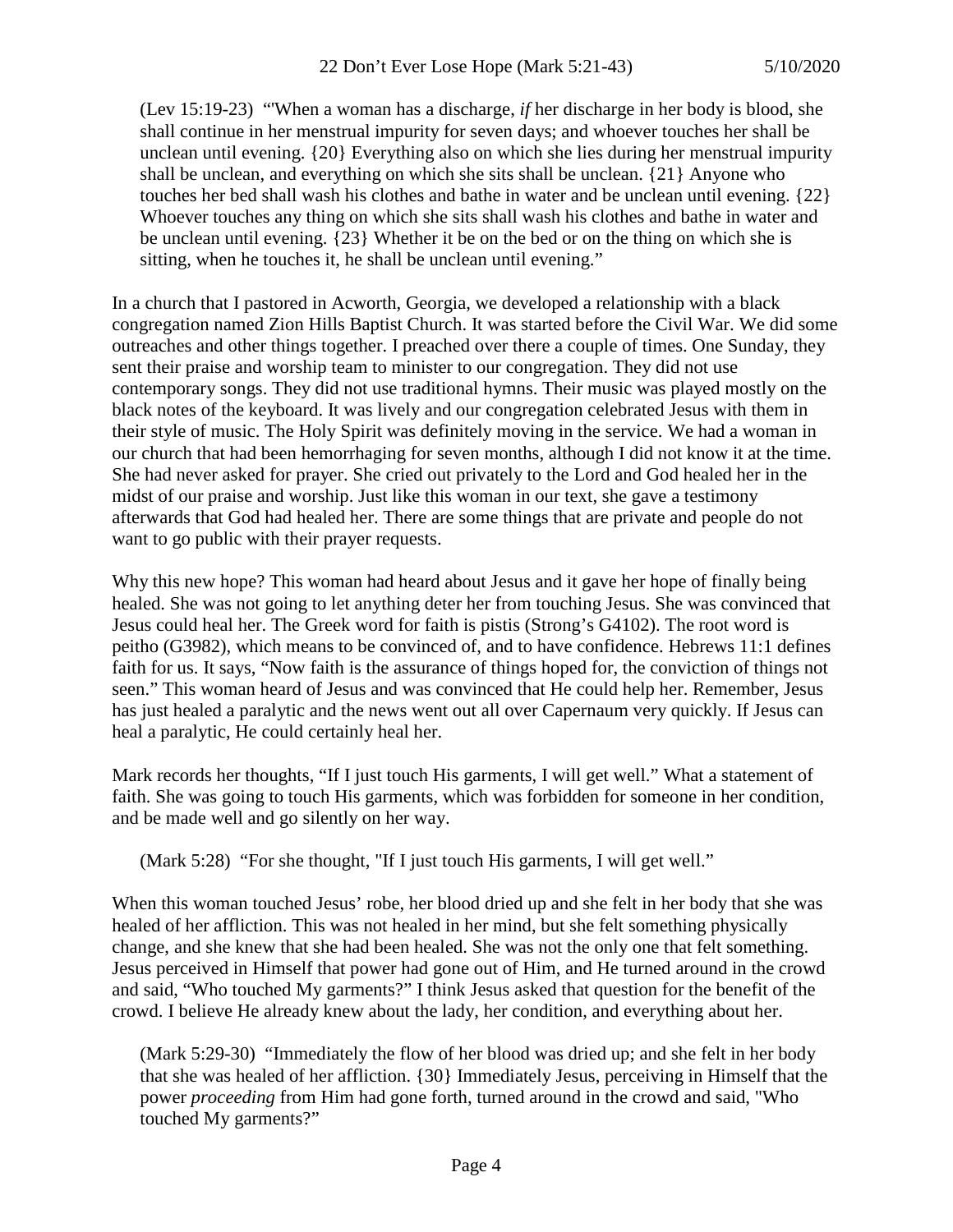Jesus' disciples said to Jesus, "You see the crowd pressing in on You, and you say, "Who touched Me?" It was more of an statement of surprise rather than a question to be answered. Jesus then turned around and looked to see the woman who had done this. The woman was full of fear and trembling and she fell down before Him and told Him the whole truth. Again, I believe He did this so that the crowd would hear the testimony of the woman. I believe that Jesus had her give her testimony for our benefit. Matthew and Peter were eyewitnesses to this and we have the gospel accounts because of her testimony.

(Mark 5:31-33) "And His disciples said to Him, "You see the crowd pressing in on You, and You say, 'Who touched Me?'" {32} And He looked around to see the woman who had done this. {33} But the woman fearing and trembling, aware of what had happened to her, came and fell down before Him and told Him the whole truth."

In Luke's account, it says, "when the woman saw that she had not escaped notice, she came trembling and fell down before Him." She had tried to do this secretly. She had tried to do this without being noticed. Some people don't want to make a public scene. She just wanted to be healed and to go on her way. But, Jesus had felt power come out of Him. Jesus did this miracle in her body, and it was not something that could be hid from Jesus. It says that she was trembling and fell before Him. If you were an unclean person, you could not go touching someone. That was not something that was allowed or acceptable. She was fearful of how Jesus might respond. She was trembling with fear of consequences of doing something wrong. We are to have a holy reverence of God, but we are not to have a wrong fear of God. If we know God as our Father, He is a compassionate, merciful, and loving God, not a harsh God who is going to do bad things to us. This woman did not know the character of God. She did not know God like Mary did, who sat at Jesus' feet. Mary worshiped the Lord and but was not trembling with fear of Him.

(Luke 8:47) "When the woman saw that she had not escaped notice, she came trembling and fell down before Him, and declared in the presence of all the people the reason why she had touched Him, and how she had been immediately healed."

Jesus responded to the woman's testimony by saying, "Daughter, your faith has made you well; go in peace and be healed of your affliction." Jesus acknowledged that her faith had made her well. She had believed that Jesus could and would heal her. She had taken steps of faith to push through the crowd to touch His garments, and when she did, she was healed. Jesus also told her to go in peace and be healed of her affliction. She had been healed of her physical affliction. I believe that sometimes healing is a process. This woman had been an outcast for twelve years. She has emotional hurts that need to be healed. She needed more than just physical healing. I think this is why Jesus told her to be healed of her affliction after she had already been healed. There was probably some additional healing that needed to take place.

(Mark 5:34) "And He said to her, "Daughter, your faith has made you well; go in peace and be healed of your affliction."

In 1 Thessalonians 5:23, Paul prayed that the God of peace would sanctify them completely, and that their spirit and soul and body would be preserved complete. This woman was healed physically of her affliction, but that does not mean that she was complete. It does not mean that her soul was prospering; it just meant that her flow of blood had stopped. In 3 John 1:2, the apostle prayed, "I pray that in all respects you may prosper and be in good health, just as your soul prospers." God wants us to prosper in all respects, not just physically.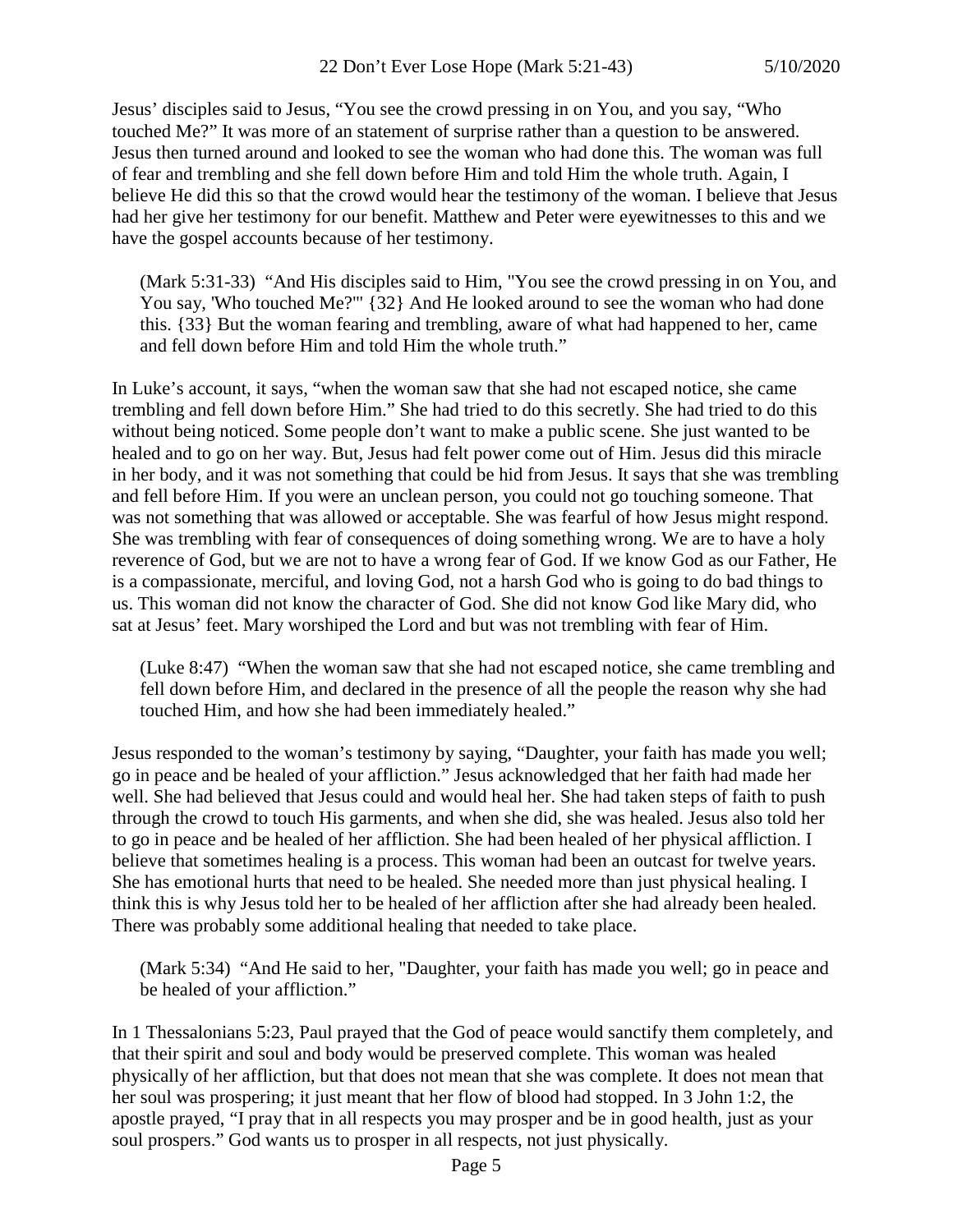(1 Thess 5:23) "Now may the God of peace Himself sanctify you entirely; and may your spirit and soul and body be preserved complete, without blame at the coming of our Lord Jesus Christ."

(3 John 1:2) "Beloved, I pray that in all respects you may prosper and be in good health, just as your soul prospers."

### **2. Jesus Raises Jairus' Daughter** (Mark 5:21-23, 35-43)

Jesus had just healed a paralytic and called Matthew. At Matthew's house, Jairus, the synagogue official, came up and fell at Jesus' feet. He implored Jesus to come heal his daughter, who was at the point of death. I believe that the news of the paralytic being healed spread quickly everywhere and the synagogue official was given a new hope. Perhaps Jesus would heal my daughter if I go ask Him. So, Jairus came to Jesus and fell down at His feet. He asked Jesus to come lay hands on her so that she could get well and live.

(Mark 5:21-23) "When Jesus had crossed over again in the boat to the other side, a large crowd gathered around Him; and so He stayed by the seashore. {22} One of the synagogue officials named Jairus came up, and on seeing Him, fell at His feet {23} and implored Him earnestly, saying, "My little daughter is at the point of death; *please* come and lay Your hands on her, so that she will get well and live."

In our culture many do not understand the significance of laying on hands. In the Hebrew culture, they understood the use of hands. The hand represented authority, power, and strength. When God told them that He would support them with His righteous right hand, He was saying that He would support them with all His power and strength, which was conveyed through the right hand.

(Is 41:10) "Do not fear, for I am with you; do not anxiously look about you, for I am your God. I will strengthen you, surely I will help you, surely I will uphold you with My righteous right hand."

When a father blessed his sons, he would place his hands on their heads and pronounce a blessing. In Genesis 48, Israel was going to bless Joseph's sons and he crossed his hands so that the youngest was under his right hand. This bothered Joseph and he tried to correct his father, but Israel gave the bigger blessing to the younger one. The point is that through the laying on of hands, blessings were given. This was carried on into the New Testament where children were brought to Jesus to lay hands on them.

(Gen 48:14) "But Israel stretched out his right hand and laid it on the head of Ephraim, who was the younger, and his left hand on Manasseh's head, crossing his hands, although Manasseh was the firstborn."

(Matt 19:13) "Then *some* children were brought to Him so that He might lay His hands on them and pray; and the disciples rebuked them."

In the Old Testament, when a king was anointed with oil, the priest would lay hands on him and pronounce him the king. There was an impartation of power and anointing through the laying on of hands. In the New Testament, the apostles and elders would lay hands on people when they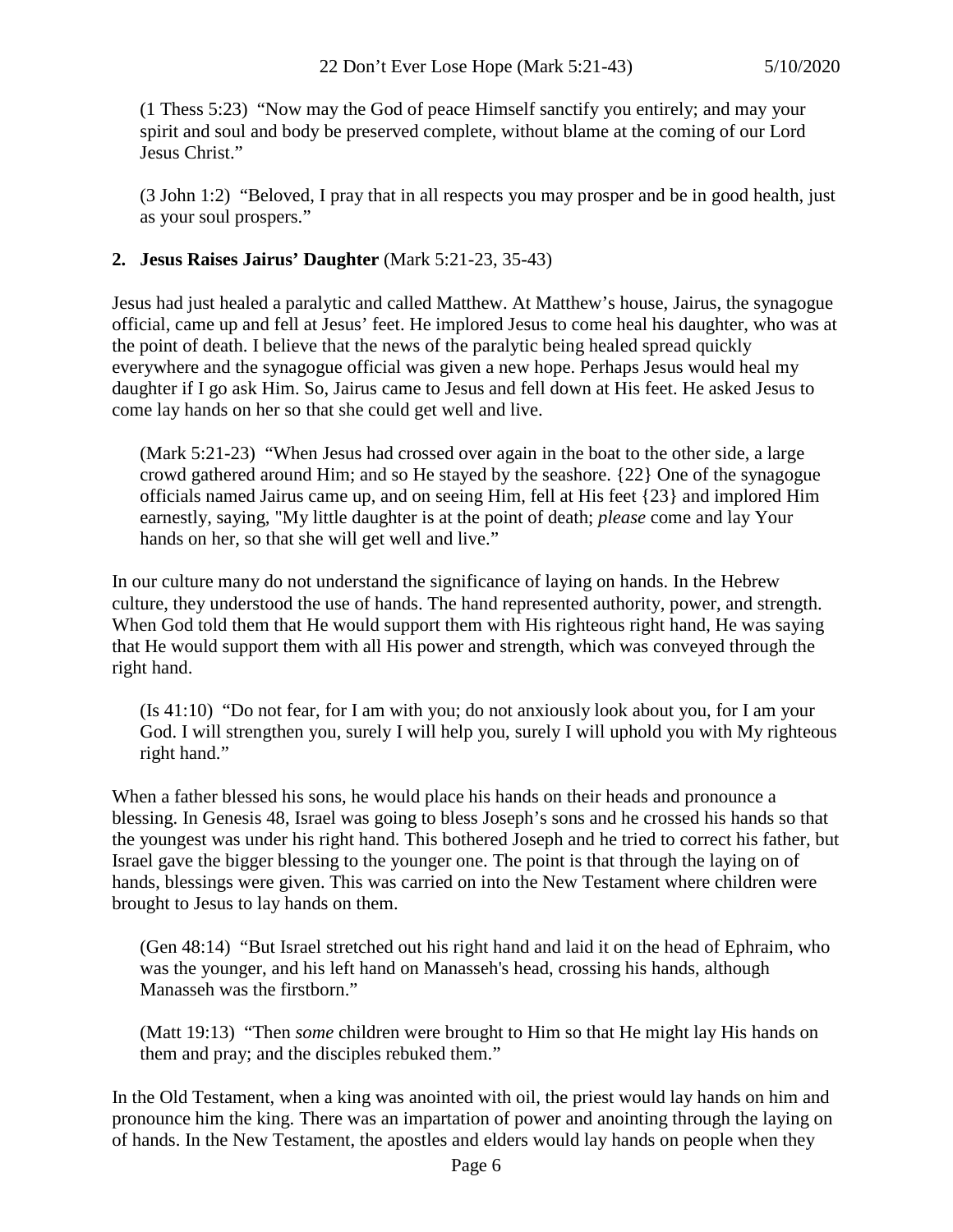ordained them. They were cautioned about laying on hands too quickly. (1 Tim 4:14) Again, there was an impartation of power and authority given through the laying on of hands. It was not just an impartation, there was also an identification that this person was called by God. It was also a confirmation that you were in agreement that this person was called. In the Old Testament, when someone was convicted of a sin, then the one who witnessed and testified would lay hands on the convicted one and they would then impute the punishment. The laying on of hands was an identification, impartation, and confirmation.

The impartation through the laying on of hands was used in imparting spiritual gifts. We have an example of that in 2 Timothy 1:6. The gift of the Holy Spirit was often given out through the laying on of hands. Healing was often performed through laying on of hands. In Luke 4:40, all those who were sick with various diseases were brought to Jesus and after laying His hands on them, they were healed. So, when Jairus, the synagogue official asked Jesus to lay hands on his daughter to make her well, he knew that many people were being healed through the laying on of hands.

(2 Tim 1:6) "For this reason I remind you to kindle afresh the gift of God which is in you through the laying on of my hands."

(Luke 4:40) "While the sun was setting, all those who had any *who were* sick with various diseases brought them to Him; and laying His hands on each one of them, He was healing them."

After Jairus had asked Jesus to come lay hands on his daughter, the woman who had been hemorrhaging for twelve years fell at His feet. While Jesus was still speaking to the woman, they came from the house of the synagogue and told Jairus not to trouble the teacher anymore because his daughter had died. All hope of being healed was gone. It was too late for something to be done. Or was it? Jesus overheard what was being spoken and said to the synagogue official, "Do not be afraid any longer, only believe." Jesus was trying to restore this man's hope that his daughter would be healed. He was also calling this man to believe. The Greek word for believe is pisteuo (Strong's G4100), and the root word is pistis (Strong's G4102), which is the Greek word for faith. Jesus was asking this man to have faith that his daughter would live.

(Mark 5:35-36) "While He was still speaking, they came from the *house of* the synagogue official, saying, "Your daughter has died; why trouble the Teacher anymore?" {36} But Jesus, overhearing what was being spoken, said to the synagogue official, "Do not be afraid *any longer,* only believe."

Jesus went to Jairus' house and He did not allow anyone to accompany Him except Peter and James and John. These are the same three that were with Him at the transfiguration (Matt 17:1), and the same ones that He prayed with in the Garden of Gethsemane right before His arrest (Matt 26:37). Most scholars say that He took only three because of the legal witness was done by two or three, and He was going to having legal witnesses of what He was going to do. Second, He did not want to overwhelm the family with fifteen people in the room. The room may not have been big enough for all His disciples, Jairus, and his wife.

(Mark 5:37) "And He allowed no one to accompany Him, except Peter and James and John the brother of James."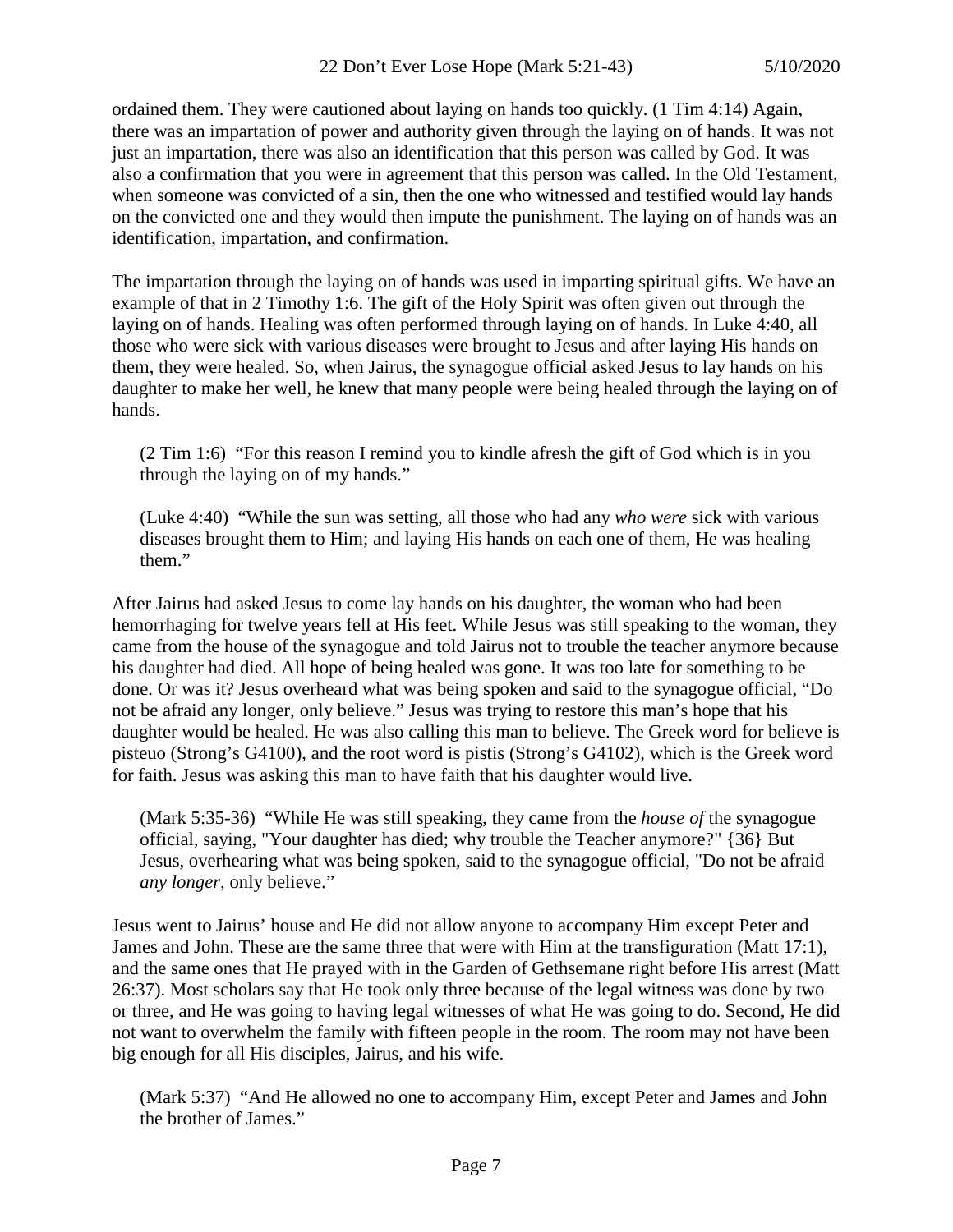When they got to Jairus' house, there was a commotion of people loudly weeping and wailing. Scholars say that these were professional mourners, and that they had already begun their mourning for the dead girl. Their mourning included loud wailing and also some music. In Matthews account (Matt 9:23), we read that there were flute players in this commotion that was going on. When Jesus entered, He said to them, "Why make a commotion and weep? The girl has not died, but is asleep." They began laughing at Jesus, but Jesus took charge of the situation and put them all out. Then, Jesus took the child's father and mother and His own companions and entered the room where the child was. It is interesting that Mark says the child's father and mother, rather than saying Jairus and his wife. I believe the emphasis is on the parent-child relationship. This was their only child (Luke 8:42), their little girl, their daughter. This was the love, care, and concern that parents have for their children. This is their baby girl who has just died, and Mark brings this parent child relationship into his account.

(Mark 5:38-40) "They came to the house of the synagogue official; and He saw a commotion, and *people* loudly weeping and wailing. {39} And entering in, He said to them, "Why make a commotion and weep? The child has not died, but is asleep." {40} They *began* laughing at Him. But putting them all out, He took along the child's father and mother and His own companions, and entered *the room* where the child was."

Jesus then took the child by the hand and said, "Talitha kum!" Mark translates this for us, and said it means, "Little girl, I say to you, get up!" Immediately the girl got up and began to walk. Everyone was astounded. I don't think Jesus was astounded. He had just told the father not to be afraid, and to just believe. Jesus then gave them two orders. The second was pretty easy. He told them to give her something to eat. But, the second order was not going to be easy at all. He gave them strict orders that no one should know about this. There were all these people outside who were laughing at Jesus because He told them that she was just sleeping. These people are all going to know about it. In fact, the whole town is going to know about it. There was no way to keep this kind of event from being known.

(Mark 5:41-43) "Taking the child by the hand, He said to her, "Talitha kum!" (which translated means, "Little girl, I say to you, get up!"). {42} Immediately the girl got up and *began* to walk, for she was twelve years old. And immediately they were completely astounded. {43} And He gave them strict orders that no one should know about this, and He said that *something* should be given her to eat."

For many years I have commented on how Jesus told people not to say anything and the news traveled everywhere. He commanded us to tell everybody and very few people share. The big difference as I see it is what is happening. People were getting healed, delivered, and saved and when things are happening, you cannot hide these things. We don't put a lamp under a bushel. It gets put on a lampstand for people to have light. But, many people today try to push evangelism when there is not much going on. We need to get the horse before the cart. We need people to abide in Christ. We need people to be in love with Jesus. We need people to step out in faith. When we abide in Christ, love Him with all our hearts, and step out in faith, we will see fruit and there will be ample things to testify about.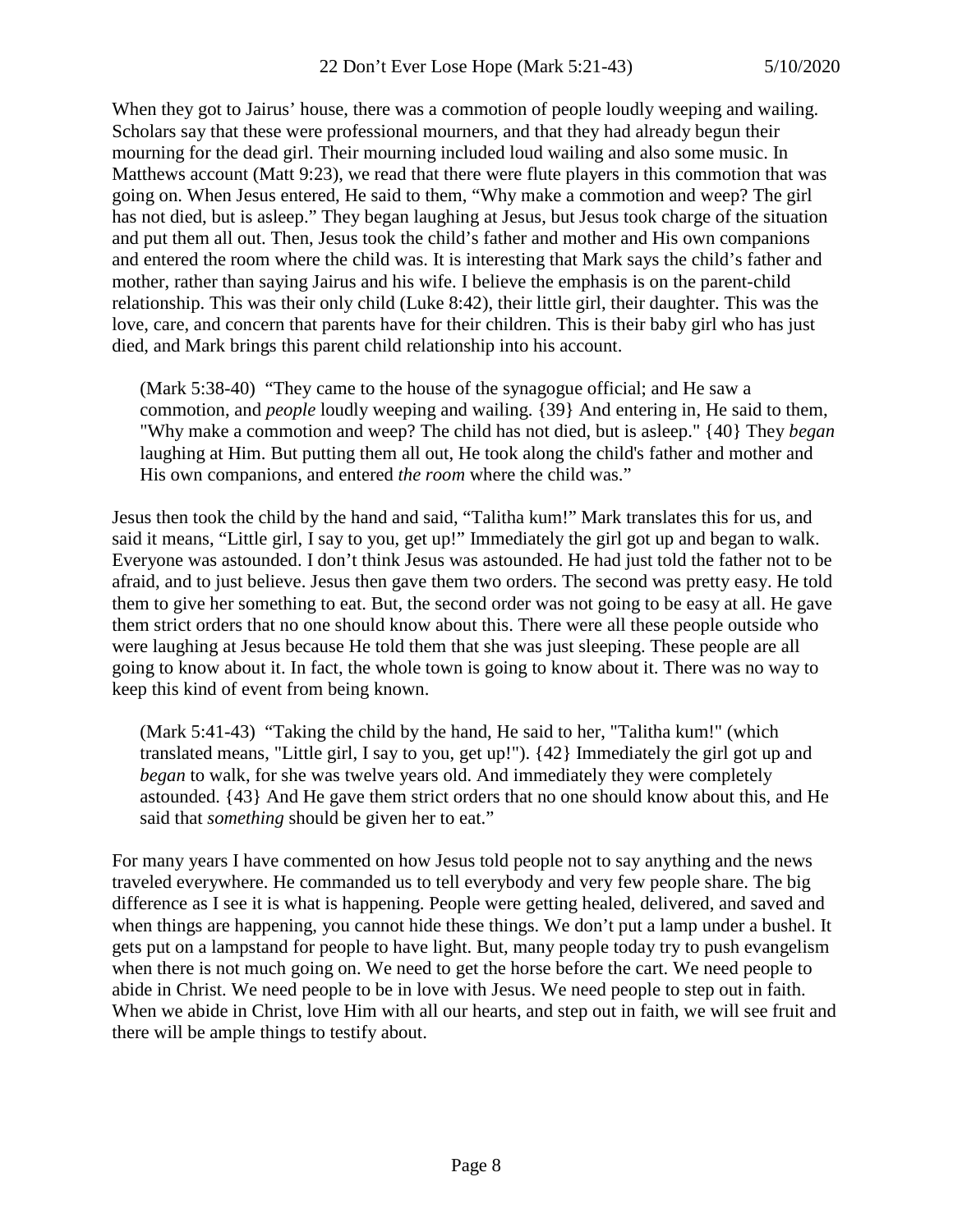## **Conclusion and Applications**

This morning we have looked at two desperate situations. Jairus has given up hope on his daughter. First, he called her at the point of death. Then, when he received the news that she had died, people told him not to bother Jesus any longer as it was too late. All hope was gone.

The other desperate situation was the woman who had been hemorrhaging for twelve years. She had spent all her money, gone to different physicians, and her condition had only grown worse. She was unclean, untouchable, unemployable, a social outcast, and all hope was gone.

But, both Jairus and the woman heard about Jesus, and came to him. He was their final hope, and they both reached out to Jesus. Jairus fell before Jesus and implored Him to heal his daughter. The woman secretly came up behind Jesus and touched his robe. Both of them had their requests granted.

This morning, there may be some of you who have some requests and needs. It may be financial needs. It may be a sickness. It may be a marriage that is in trouble and you don't want to broadcast it to everyone. You may have some other type of private and personal need that you don't want to share with others. That is okay. We have a loving Father who knows your needs before you even ask. You have a loving Father who cares about you and what is going on in your life. This morning, let me encourage you to touch the back of Jesus' robe. This request is between you and the Lord. Reach out and touch His robe, and ask Him to intervene in your situation. I encourage you to believe, just as this woman did, and watch God move on your behalf.

This morning, there may be some of you who don't mind falling down before Jesus in front of others. You identify with Jairus. You have a need and you are crying out to God to answer your prayer. It may be for someone who is sick. It may be for a family member. It might be for a loved one that needs salvation. It might be that you have lost your job or have not been able to work with the restrictions. It is not personal or secret. If you want prayer, I want to pray with you for that need. We are going to have a Q&A time in just a minute. If you have a public prayer request, let us know. If you have a prayer request that you just want Karen and I to pray for, you can send that request to me in an email, and we will pray for that request.

Father God, thank You for these examples today. Thank You for being a God of hope. We are never without hope with You, because all things are possible. It is never too late. Lord, help us to reach out to You, no matter what our need is. Help us not to be afraid, but to believe. Lord, I ask You to answer the requests that are given to You this morning. I thank You for these answers. In Jesus' name I pray. Amen.

Other verses in final prayer: Romans 15:13, Ps 131:3, Heb 6:18-19, Ps 32:8-9